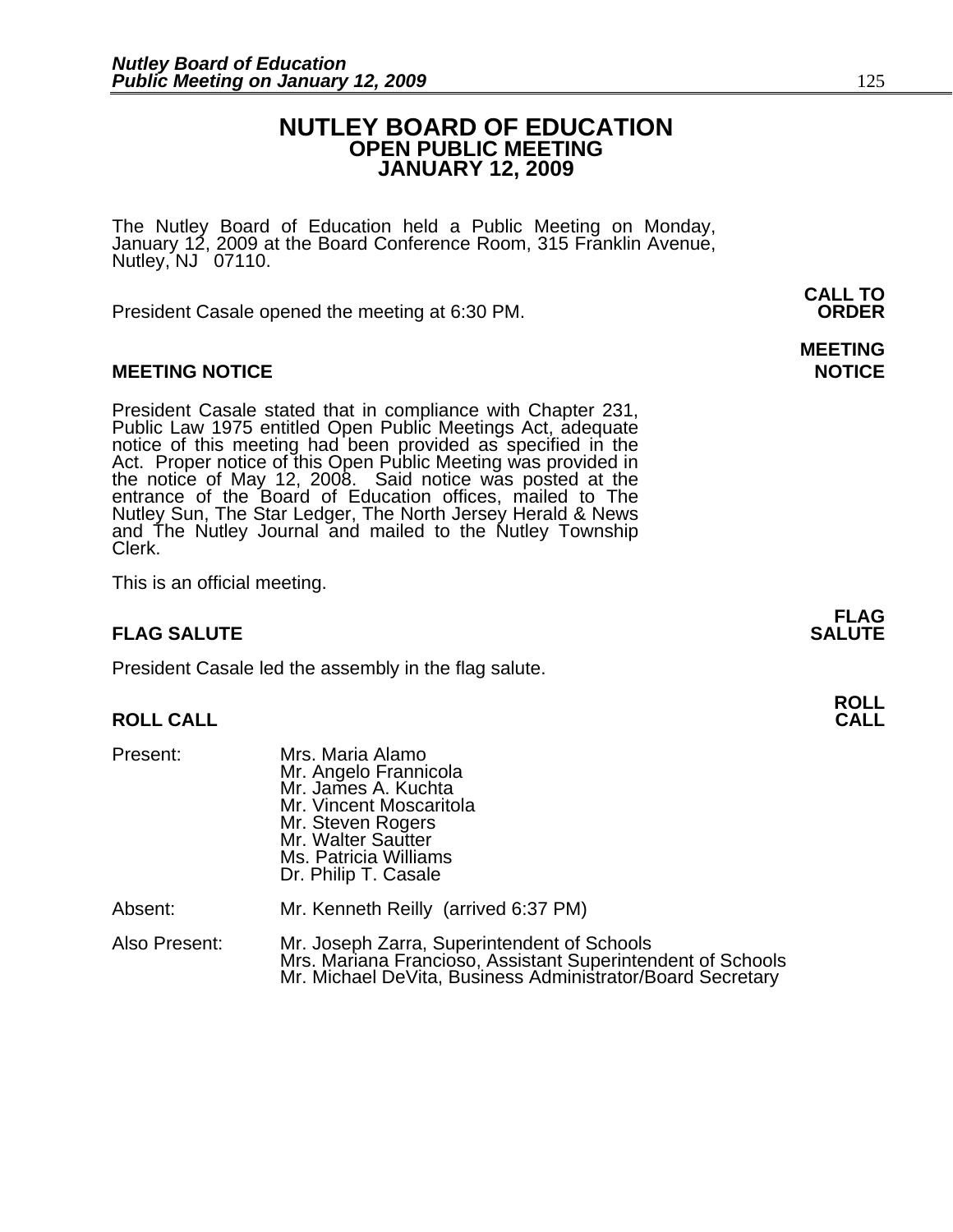#### **MOTION TO ADJOURN TO EXECUTIVE SESSION**

At 6:35 PM Trustee Williams moved, and Trustee Kuchta seconded, the following resolution:

WHEREAS, the Board of Education will be discussing matters exempt from public discussion pursuant to N.J.S.A. 10:4-12,

NOW, THEREFORE, BE IT RESOLVED that the Board of Education recess to Closed Executive Session at this time to discuss the following:

> Legal Matters Student Matters

BE IT FURTHER RESOLVED that the results of the discussions will be made public by inclusion on the agenda of a subsequent meeting of the Board of Education or when the reasons for discussing such matters in closed session no longer exist.

The motion was approved by voice vote.

#### **RECONVENE MEETING RECONVENE**

At 8:00 PM Trustee Reilly moved, Trustee Rogers seconded, and the Board unanimously approved by voice vote a motion to reconvene the public meeting.

# **ROLL ROLL CALL CALL**

| Present:      | Mrs. Maria Alamo<br>Mr. Angelo Frannicola<br>Mr. James A. Kuchta<br>Mr. Kenneth Reilly<br>Mr. Steve Rogers<br>Mr. Walter Sautter<br>Ms. Patricia Williams<br>Dr. Philip T. Casale |
|---------------|-----------------------------------------------------------------------------------------------------------------------------------------------------------------------------------|
| Absent:       | Mr. Vincent Moscaritola (arrived 8:09 PM)                                                                                                                                         |
| Also Present: | Mr. Joseph Zarra, Superintendent of Schools<br>Mrs. Mariana Francioso, Assistant Superintendent of Schools<br>Mr. Michael DeVita, Business Administrator/Board Secretary          |

# **EXECUTIVE**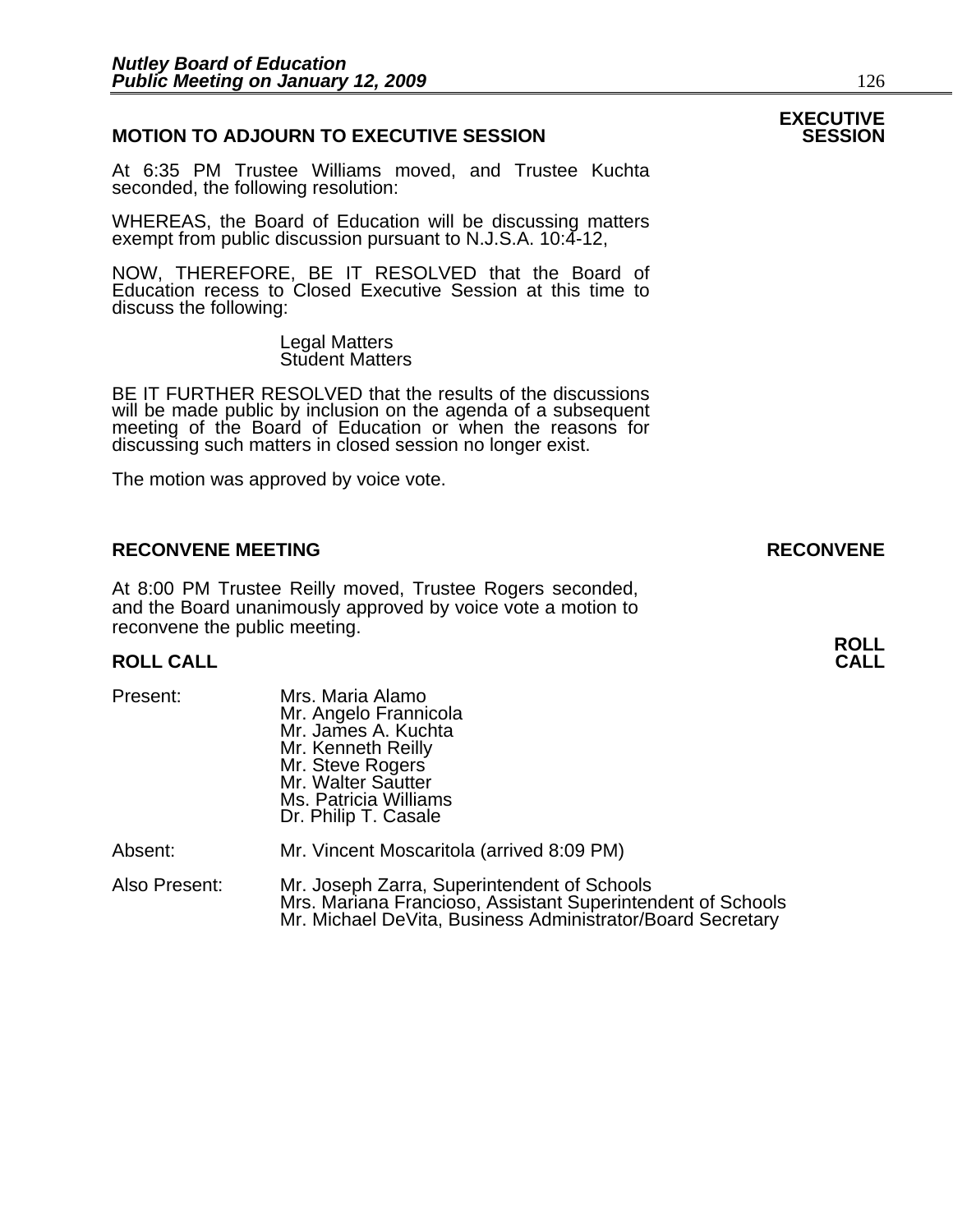#### **Academic Report**

Mr. Zarra spoke about two new course proposals at the high school. One course will be in business education and the other in history. He mentioned that in the past 5 years there have been 27 new courses added.

Trustee Moscaritola arrived at 8:09 PM.

Trustee Alamo asked if there would be any prerequisites for the new business course.

Mr. Zarra spoke about a possible alternative school setting within the district instead of an outplacement school for disruptive students in the high school.

Mrs. Francioso gave an in-depth report on curriculum revisions, assessments and new continuing developments within the district.

Mrs. Francioso also spoke about the Preschool Program and budgetary concerns regarding the program.

Mr. Zarra and Mrs. Francioso spoke about the in-service day that took place and the subject matter addressed with the teachers in the district.

Trustee Rogers spoke positively about the way the district responded to a violence situation.

Trustee Sautter asked about the status of a finance course for the high school.

Trustee Alamo spoke about a seeing-eye dog program and the visits to the elementary schools in the district.

A discussion ensued between Susan Scavone, Grant Writer, and the Board regarding the grant for safe driving.

Trustee Rogers suggested an Excellence in Academic Initiative Proposal. This would give remedial instruction to struggling students. A Board discussion ensued regarding when to hold the instruction and what subjects.

President Casale said that the Volunteer Committee would be meeting for the first time on January 27, 2009.

Mr. Zarra and Trustee Sautter had a discussion regarding the AP Courses that are given in the high school and the testing requirements.

Trustee Sautter commented that he has noticed a large amount of students in the National Honor Society lately.

Trustee Reilly said that the Department of Education has a Finance Course and requested that it should be presented to the Board as a whole.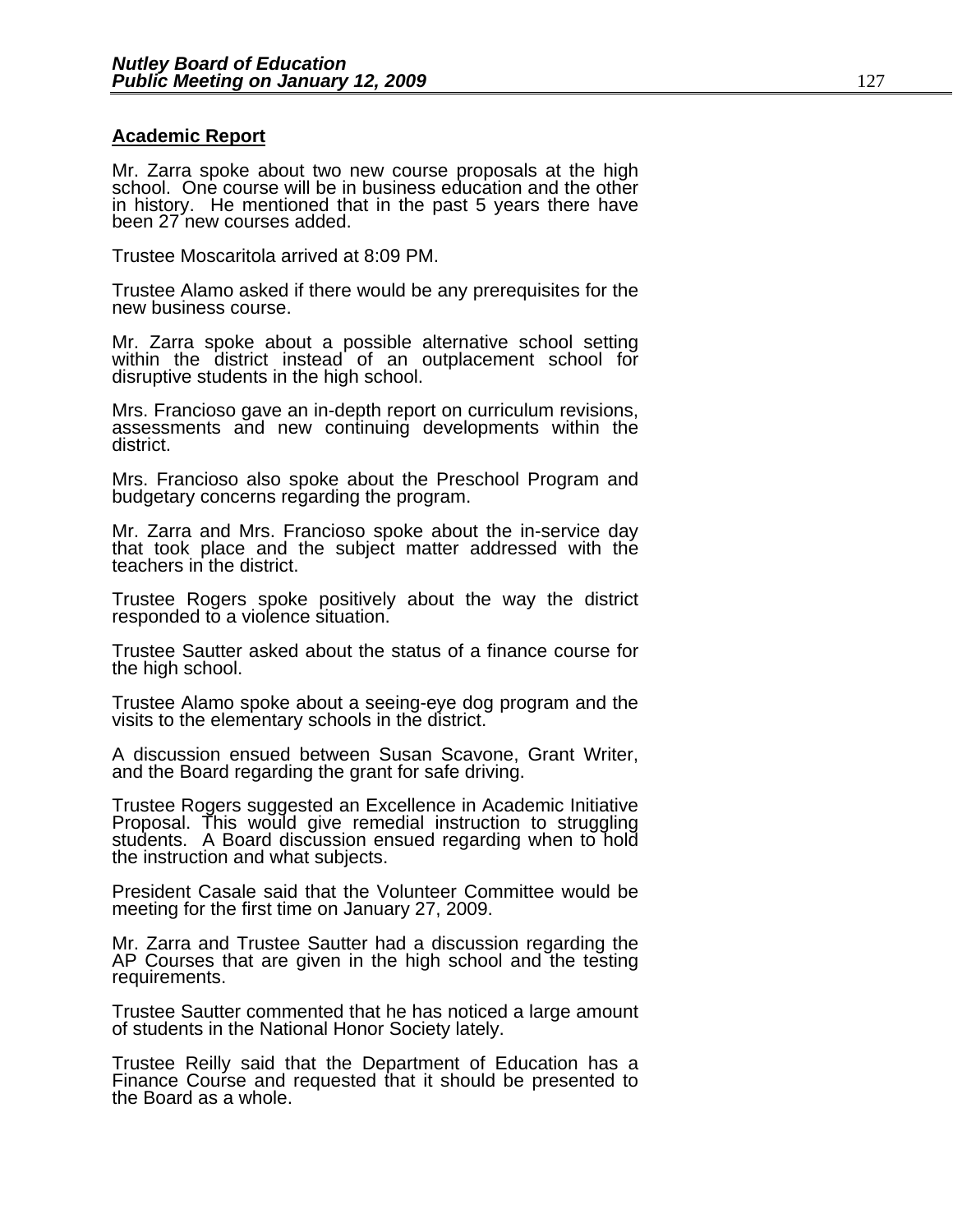Trustee Reilly spoke about the HVAC at Lincoln and Washington Schools as well as the RFP for a new construction manager.

#### **HEARING OF CITIZENS (Academic Report Only)**

Resident Rusignuolo congratulated the Board on the in-depth Academic Report given at this meeting.

Resident Neil Henning commented on AP courses and asked if the students are recommended.

Mr. Zarra said the students are recommended.

A discussion ensued regarding AP Courses and the challenges.

#### **HEARING OF CITIZENS (Resolutions Only)**

**None** 

### *SUPERINTENDENT'S RESOLUTIONS*

Trustee Moscaritola moved, and Trustee Alamo seconded, the following resolution. Upon being put to a roll call vote the resolution was approved.

#### 1. **AMENDING APPOINTMENT – Professional Staff**

BE IT RESOLVED that the Board of Education approves the amending of the resolution Appointments – Professional Staff, approved at the December 22, 2008 Board Meeting, to reflect a change in degree and salary for Mr. Lawren M.A., \$47,000.

#### *Business Administrator/ Board Secretary's Resolutions*

Trustee Alamo moved, and Trustee Kuchta seconded, Resolutions 1-3. Upon being put to a roll call vote the resolutions were approved.

**AMEND APPOINTMENT PROF. STAFF** 

## **HEARING OF CITIZENS**

**HEARING OF CITIZENS**